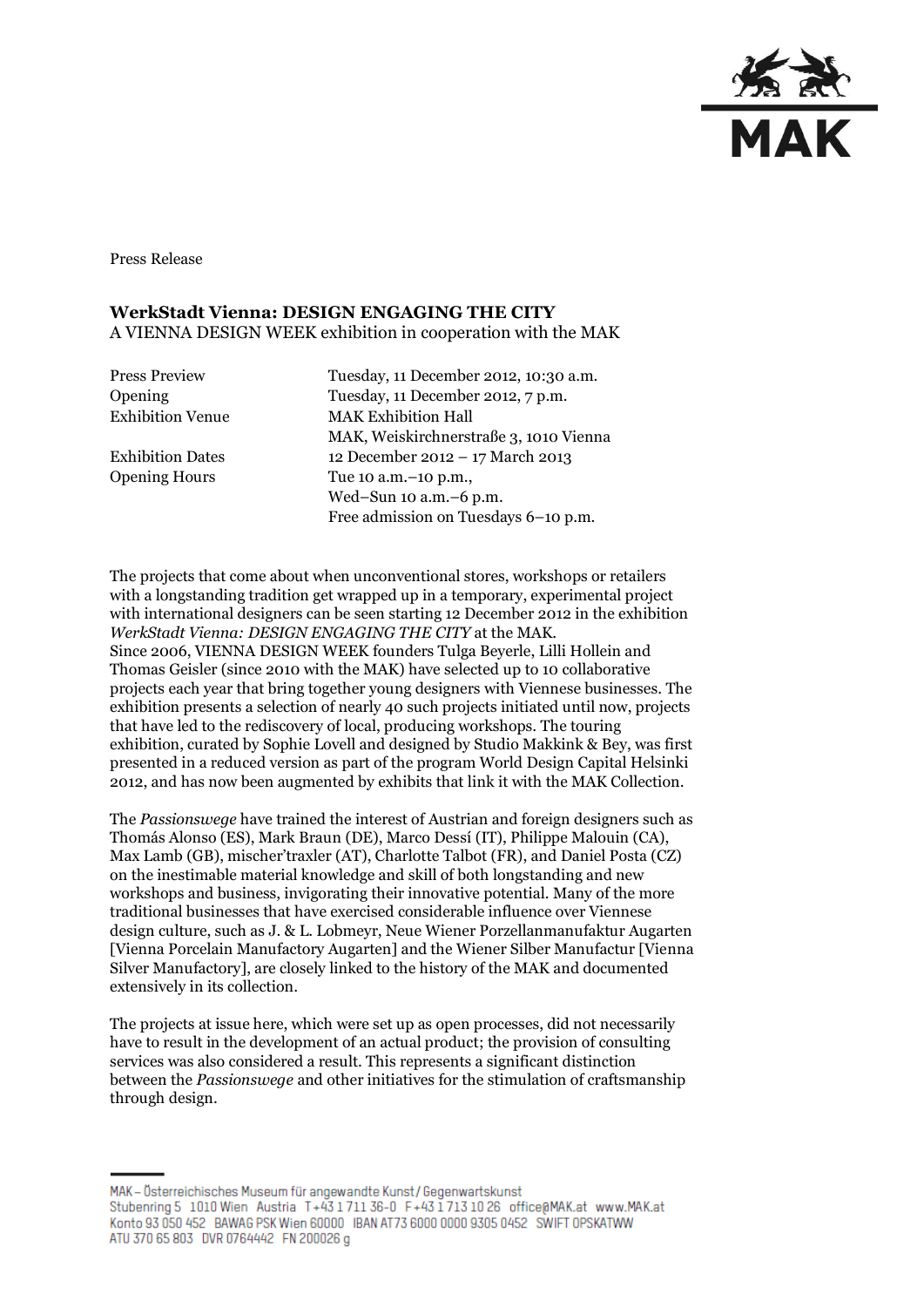

Conceived as a shopping tour, *WerkStadt Vienna* also reflects the approaches of designers, craftspeople, and manufactories, as well as their collaboration. The showing, originally divided into three sections—"Showcasing Collaboration," "Meeting of Worlds," and "Communicating Design with Commerce"—is expanded at the MAK by a fourth area, "The Customer is King," which focuses on Vienna as a historical and contemporary site of production—the city as a workshop.

The section Showcasing Collaboration invites visitors to take a stroll through the urban scenery of Vienna. The storefronts are reminiscent of streets in commercial districts, with the display windows representing the interface between the wares and the worlds of design professionals, businesses and customers. The objective is to have the wares on display become objects of desire.

The designers' approach of applying their artistry to the search for potentials and opportunities of producing and/or retailing businesses led to surprising results and examples, such as the poetic city silhouettes that Maxim Velcovsky built out of glass and chandelier parts from the Lobmeyr archive, or the alchemical experimental design that mischer'traxler (Katharina Mischer, Thomas Traxler) set up in the display window of jewelers Rozet & Fischmeister on Kohlmarkt in the first district. Perceptions as well as accustomed varieties and uses are altered by the *Tandem Guitar* (which requires two players to be played) made by Steffen Kehrle in the luthiery workshop of Jenner & Zopf in Vienna's second district.

The section Meeting of Worlds, which shows the shop or workshop interior as a "point of sale," examines how the various protagonists came together. Here, the products for which the cooperating businesses are known stand alongside the objects designed for the *Passionswege*. Julia Landsiedl, in her contribution, brings together the original *Viennese Snow Globe* by the company Perzi with everyday relics, true feelings and fake snow, breaking up typically quaint scenarios with humor. Adrian Rovero, on the other hand, uses the laser cutting technology of the small leather manufactory Posenanski in the city's Stuwerviertel neighborhood, producing not the firm's usual custom-made orthopedic shoes, belts, and other leather accessories, but a toy zoo for young and old, which can also be thought of as an expanded look at animal skin.

In the exhibition's third section, Communicating Design with Commerce*,* which is set up as a symbolic café, excerpts from interviews with the participating designers and businesses tell of the experience had and gained over the course of the design process, and of how these might influence their work in the future. During the temporary intervention by the designers from Vandasye, the specialized clock and watch shop Chronometrie Sulzberger on Hernalser Hauptstraße was transformed into a concept store with high-quality Viennese products: time was sold in the form of longstanding, regionally made products. As leather furniture for the outdoors, the leather folding chair *Lester* by Soda Designers for the Wittmann furniture workshops breaks away from that producer's usual product catalogue. The company's courage in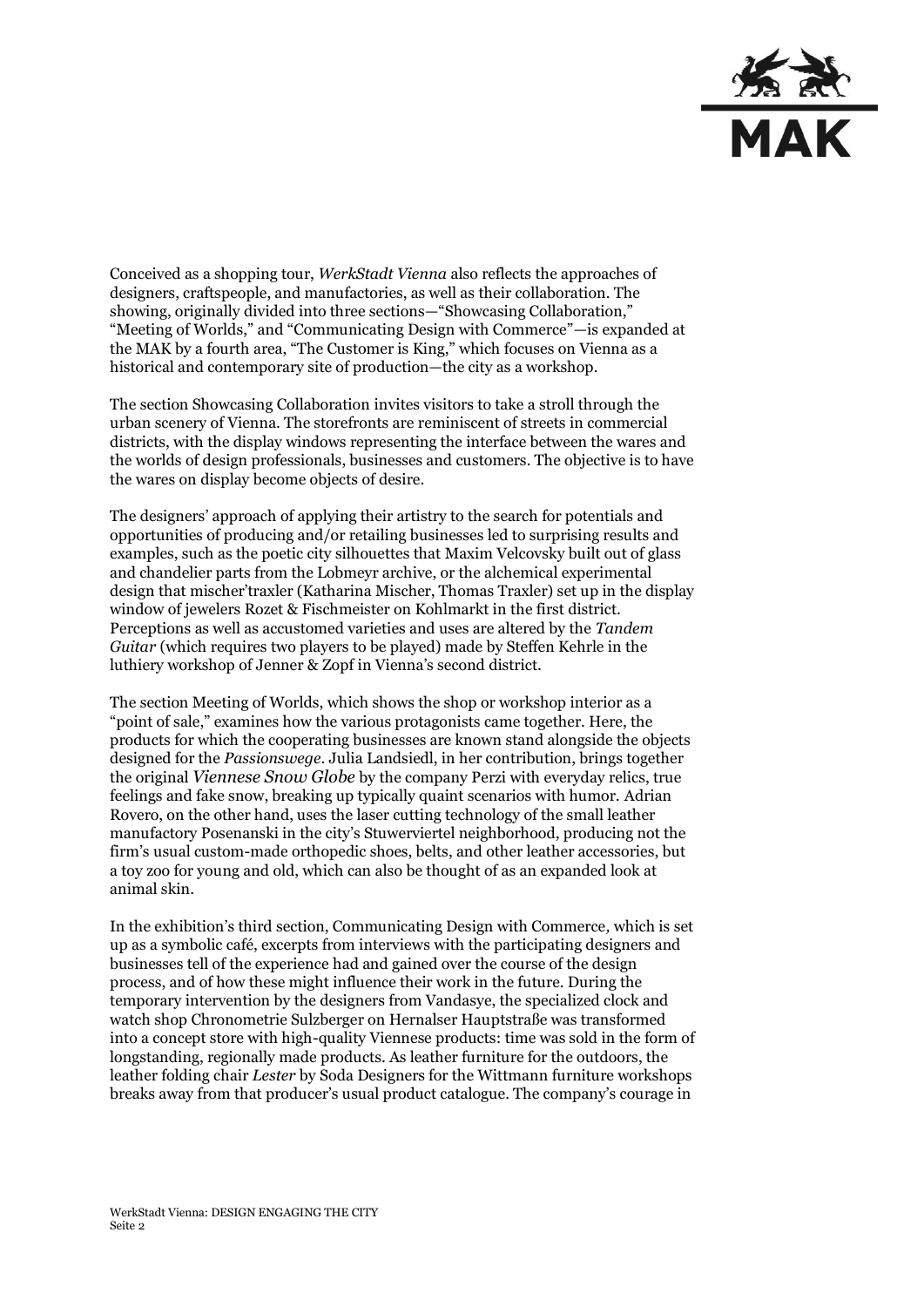

permitting this was rewarded with considerable resonance in the media and a new group of customers.

The producing businesses that have taken part in the *Passionswege* over the years are diverse in terms of their histories, locations and orientations. Some of them, such as A.E. Köchert, J. & L. Lobmeyr, and Rozet & Fischmeister still include the old privilege of "Purveyor to the Imperial and Royal Court" in their names. This title is closely linked with the history of the MAK Collection: in the 19th century's second half, one could apply for this title, and the tax revenues thus generated went partly to the Imperial Royal Austrian Museum of Art and Industry (today's MAK). The Customer is King, part four of the exhibition and curated by Thomas Geisler, curator of the MAK Design Collection, refers to this aspect of the collection's origins as an appealing chapter in the history of economic and cultural patronage. Masterfully produced items as well as archival materials show the traditional craftsmanly know-how of Vienna's good-producing trade businesses, including furniture producers Portois & Fix and Gebrüder Thonet, textile producers Philipp Haas & Söhne und Johann Backhausen, and the Viennese playing card factory of Ferd. Piatnik & Söhne, as well as the workshop of Carl Auböck and the modiste Adele List.

The sections conceived as a touring exhibition were put together with the support of the Austrian Federal Ministry for Education, the Arts and Culture, the Vienna Economic Chamber, J. & L. Lobmeyr, Wittmann Möbelwerkstätten and Wiener Silber Manufactur, as well as (via the platform AustriaDesignNet, which was represented in Helsinki) by the Austrian Federal Ministry of Economy, Family and Youth and the ministry-supported initiatives "evolve – creative industries in Austria," "impulse – Austria Wirtschaftsservice GmbH" and the "go international" initiative of the Austrian Federal Economic Chamber.

The partner for the extensive accompanying public programs for the exhibition at the MAK is departure, the Creative Agency of the City of Vienna, as part of the "design> new strategies" cooperation between the MAK and departure*.* (For details, see www.MAK.at.)

Press materials and press photos are available for download at mak.at/press.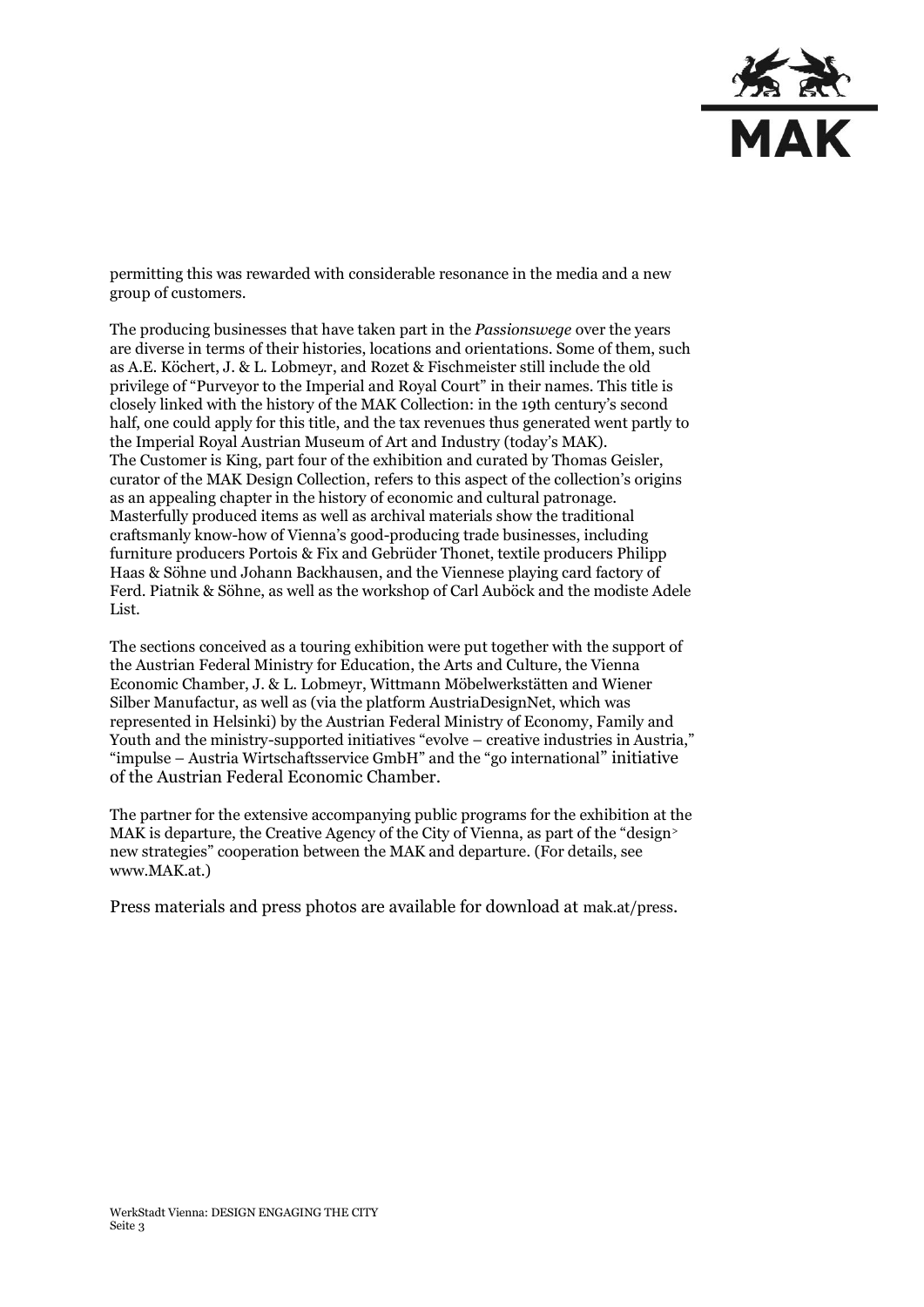

### **PUBLIC PROGRAMS on the occasion of the exhibition:**

### **Guided Tours**

Sat, Sun 5 p.m.: tours in German and English

Wed, 17 January 2013, 5 p.m.: Expert-guided tour with Thomas Geisler, Curator, MAK Design Collection

Wed, 7 March 2013, 5 p.m.: Expert-guided tour with Sophie Lovell, Guest Curator and Design Author. Tour in English.

No reservation required Meeting place: MAK entrance at Stubenring 5, 1010 Vienna Tour fee excl. admission:  $\epsilon$  2 p.p.

Special guided tours by appointment Reservation: T +43 1 711 36-298, education@MAK.at

#### **Meet the Designers**

Tue, 8 January 2013, 6 p.m.: designer talk at the exhibition by Katharina Mischer & Thomas Traxler (mischer'traxler) and Lilli Hollein, Director, VIENNA DESIGN WEEK Free admission

Tue, 29 January 2013, 6 p.m.: designer talk at the exhibition by Adam Wehsely-Swiczinsky (aws designteam) and Thomas Geisler, Curator, MAK Design Collection Free admission

Tue, 5 March 2013, 6 p.m.: designers' talk at the exhibition with Nada Nasrallah & Christian Horner (Soda Designers) and Tulga Beyerle, Director, VIENNA DESIGN WEEK Free admission

No reservation required Meeting place: MAK entrance at Stubenring 5, 1010 Vienna

### **MAK SENIORS**

Wed, 16 January 2013, 3 p.m. Guided tour followed by a coffee break at the ÖSTERREICHER IM MAK

Reservation required: T +43 1 711 36-298[, education@MAK.at](mailto:education@MAK.at) Meeting place: MAK entrance at Stubenring 5, 1010 Vienna

#### **Workshop tours**

Excursions to sites of production around the city, including an introduction to the exhibition

Thu, 31 January 2013, 12 noon–2 p.m.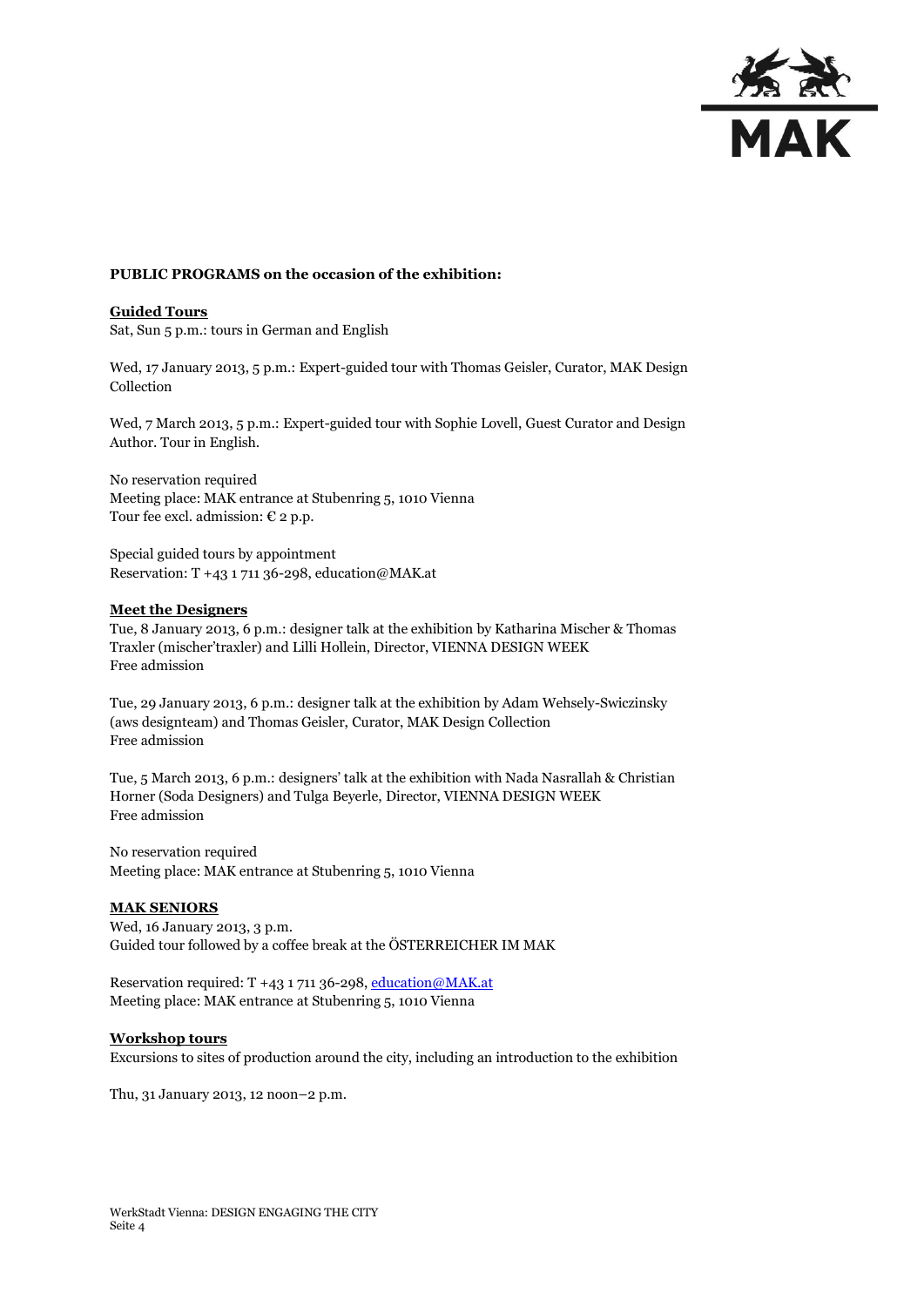

Who made the "Saliera" for the Queen? A visit of the workshop of Jarsinski & Vaugoin (since 1847) with Thomas Geisler, Curator, MAK Design Collection

Thu, 7 February 2013, 12 noon–2 p.m. How is a chandelier made? A visit of the workshops of J. & L. Lobmeyr (since 1823) with Tulga Beyerle, Director, VIENNA DESIGN WEEK

Thu, 21 February 2013, 4–6 p.m. What can be made from cattle horn? A visit of the workshops of Petz Hornmanufaktur (since 1862) with Lilli Hollein, Director, VIENNA DESIGN WEEK

Reservation required:  $T +43171136-298$ [, education@MAK.at](mailto:education@MAK.at) Meeting place: MAK entrance at Stubenring 5, 1010 Vienna

## **Workshops**

MINI MAK Sun, 20 January 2013, 11 a.m.–1:30 p.m. The *Schneekugel* [Snow Globe] is a Vienna original! Work together with designer Julia Landsiedl to build curious little worlds and install them in snow globes to take home.

### MAK4FAMILY FINISSAGE

Sat, 16 March 2013, 2–5 p.m. The display window scenery of the exhibition as inspiration for miniature display window designs. Generate fairy tale-like collages together with designer Megumi Ito. Got empty shoeboxes at home? Bring them along!

Free admission for children up to 6 Reservation required:  $T +43171136-298$ [, education@MAK.at](mailto:education@MAK.at) Meeting place: MAK entrance at Stubenring 5, 1010 Vienna

### **Laboratory**

A two-day workshop offered by the MAK and departure, the Creative Agency of the City of Vienna, in context of their cooperation *design<sup>&</sup>gt; new strategies* gives young creative professionals the opportunity to explore and develop new methods for the design process.

Fri, 14 December 2012 and Sat, 15 December 2012, 10 a.m.–6 p.m. d <sup>&</sup>gt;lab.03: sLOCiAL manuFACTORY with Studio Makkink & Bey, Rotterdam (held in English)

Open to a limited number of participants Information and registration deadline: MAK.at Registration till 3 December 2012[: d-lab@departure.at](mailto:d-lab@departure.at) Meeting place: MAK entrance at Stubenring 5, 1010 Vienna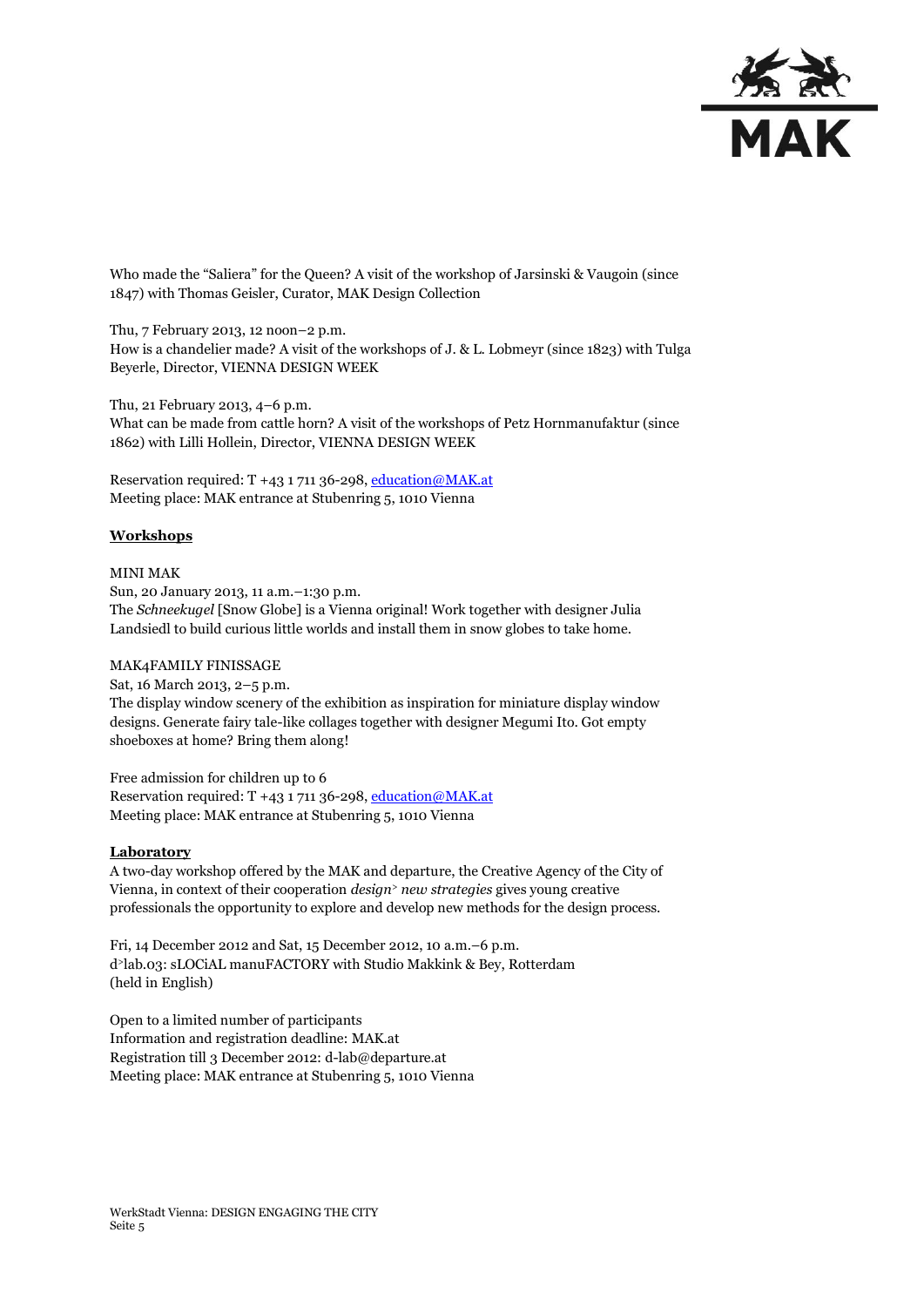

## **Talk**

Tue, 5 February 2013, 6 p.m. Rediscovering a city's manufacturing culture. A talk with designers and traditional manufacturers within the context of *design<sup>&</sup>gt; new strategies*, a cooperation of MAK and departure. Moderation: Thomas Geisler, Curator, MAK Design Collection

Unless otherwise indicated, all guided tours, talks, and workshops are held in German.